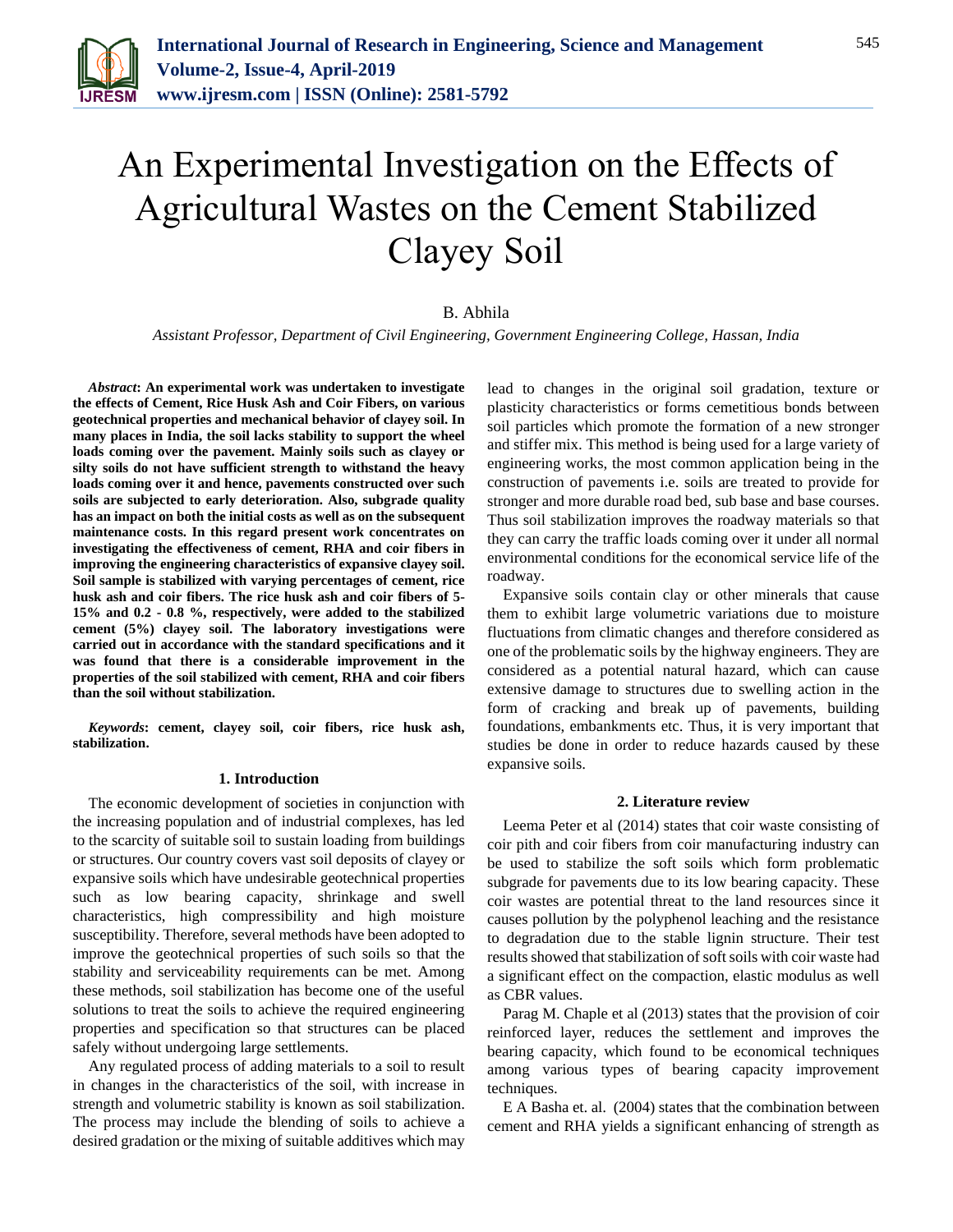

well as CBR and also addition of RHA needs a lesser amount of cement to achieve a given strength as compared to cement stabilized soils.

In order to stabilize the weak clayey soil the following admixtures are chosen i.e. cement, rice husk ash and natural fibers. From the literature review, 5% cement is fixed as constant because for most of the cases in the literature review maximum strength has been achieved for 4% to 6% of cement and the percentage of rice husk ash is varied accordingly to the literature review as 5%, 10% and 15%, correspondingly the coir fiber percent is varied as 0.2%, 0.4%, 0.6% and 0.8% for each percentage mix of rice husk ash and cement with soil.

# **3. Objectives of present investigation**

- To investigate the geotechnical properties of the clayey soil.
- To study the behavior of admixtures and natural fibers with clayey soil.
- To evaluate the properties of the soil before and after stabilization with cement, rice husk ash and coir fibers.
- To determine the optimum percentage of rice husk ash and coir fibers for stabilizing the clayey soil.

#### **4. Materials and methodology**

#### *A. Materials used*

# *1) Soil*

In the present investigation, clayey soil was procured from a site in Hassan district of Karnataka state. The soil was collected after removing the top soil at 1m depth and transported in sacks to the laboratory. For uniformity, the lumps of soil were first air dried, broken down to particle sizes that could pass a 4.75 mm IS sieve.

|  |  | Table 1<br>. |  |
|--|--|--------------|--|
|  |  |              |  |

| Geotechnical properties of Expansive Soil |                          |                      |                 |  |  |  |
|-------------------------------------------|--------------------------|----------------------|-----------------|--|--|--|
| S.                                        | Properties               | Confirming to IS     | Value           |  |  |  |
| No.                                       |                          | code                 |                 |  |  |  |
| 1                                         | Colour                   |                      | <b>Blackish</b> |  |  |  |
|                                           |                          |                      | grey            |  |  |  |
| $\overline{c}$                            | Specific gravity $(G)$   | IS2720: Part         | 2.4             |  |  |  |
|                                           |                          | III:1980             |                 |  |  |  |
| 3                                         | Liquid limit             | <b>IS 2720: Part</b> | 46.15           |  |  |  |
|                                           |                          | V:1985               |                 |  |  |  |
| $\overline{4}$                            | Plastic limit            | IS 2720: Part        | 25              |  |  |  |
|                                           |                          | V:1985               |                 |  |  |  |
| 5                                         | Plasticity index         | <b>IS 2720: Part</b> | 21.15           |  |  |  |
|                                           |                          | V:1985               |                 |  |  |  |
| 6                                         | Maximum dry density      | IS 2720: Part        | $1.92$ g/cc     |  |  |  |
|                                           | (MDD)                    | VII:1980             |                 |  |  |  |
| 7                                         | Optimum moisture content | IS 2720: Part        | 14.3%           |  |  |  |
|                                           | (OMC)                    | VII:1980             |                 |  |  |  |
| 8                                         | Classification           | IS 1498              | CI              |  |  |  |

## *2) Cement*

Cement can be used most effectively with sand, silt and clays. The stabilization of soils by Portland cement occurs in two ways i.e. reduction in plasticity caused by calcium ions released during the initial cement hydration reactions that occurs when cement is mixed with moist cohesive soils. This

mechanism is basically one of a cation exchange or crowding of additional cations onto the soil. The second process is cementation which is chemical in nature and may be visualized as a result of the development of chemical bonds or linkages between soil grain surfaces. The addition of cement to soils improves their shear strength, reduce water holding capacity of clayey soils thereby not only prevents the soil from swelling and softening, but also from freeze and thaw effects. The cement used in the present investigation was Ordinary Portland Cement of grade 43 Birla Shakthi confirming to IS 8112:1989.

|  | Table 2 |  |
|--|---------|--|
|  |         |  |

| Physical properties of Cement |                      |                        |          |  |  |
|-------------------------------|----------------------|------------------------|----------|--|--|
| S. No.                        | Properties           | Conforming to IS code  | Value    |  |  |
|                               | Fineness             | IS 4031: Part 3: 1988  |          |  |  |
| $\mathfrak{D}$                | Specific gravity     | IS 4031: Part 11: 1988 | 3.18     |  |  |
| 3                             | Normal consistency   | IS 4031: Part 4: 1988  | 32%      |  |  |
| 4                             | Initial setting time | IS 4031: Part 5: 1988  | $40$ min |  |  |
| 5                             | Final setting time   | IS 4031: Part 5: 1988  | 520 min  |  |  |

*3) Rice husk ash*

Rice is an important staple food for more than half of the world's population. Rice husks are the coverings of grains of rice that are obtained as a by-product during the rice milling process and also it is one of the most widely available agricultural wastes. These rice husks are used as a good fuel. When rice husk incinerated, ash is produced called rice husk ash. Rice husk ash contains highest proportion of silica. Crystalline and amorphous forms of silica are obtained based on temperature range and duration of burning of the husk. RHA in amorphous form can be used as a partial substitute for Portland cement. Therefore, stabilization of clayey soil using combination of rice husk ash and cement can yield a significant increase of strength. RHA used in this work was collected from Sahara Biotech Bannimantappa Mysore. *4) Soil*

| v<br>۰. | I<br>×<br>٧ | ۰, | c. |  |
|---------|-------------|----|----|--|
|         |             |    |    |  |

| Table 3                              |                 |                      |                  |                   |  |  |  |
|--------------------------------------|-----------------|----------------------|------------------|-------------------|--|--|--|
| Physical properties of Rice Husk Ash |                 |                      |                  |                   |  |  |  |
| S.                                   |                 | Properties           | Confirming to IS | Results           |  |  |  |
| No.                                  |                 |                      | code             |                   |  |  |  |
|                                      |                 | Specific gravity     | IS 1727: 1967    | 2.145             |  |  |  |
| 2                                    |                 | Consistency          | IS 1727: 1967    | 35%               |  |  |  |
| 3                                    |                 | Initial setting time | IS 1727: 1967    | $175 \text{ min}$ |  |  |  |
| 4                                    |                 | Final setting time   | IS 1727: 1967    | $235 \text{ min}$ |  |  |  |
| 5                                    | <b>Fineness</b> | Wet sieving 75µ      | IS 1727: 1967    | 0%                |  |  |  |
|                                      |                 | Dry sieving 150u     | IS 1727: 1967    | 0%                |  |  |  |

# *5) Coir fibers*

Coir is a natural fiber extracted from the husk of coconut. It is the fibrous material found between the hard internal shell and the outer coat of coconut. Coconut coir contains more lignin which imparts strength and elasticity to the cellulose based fiber walls. Chemically treated soils without fibers exhibit brittle behavior, which may cause the treated soil to crack and fail suddenly. Therefore, with the addition of fibers longevity of the pavement would be expected to increase with increasing toughness. Also coir has a neutral pH level so it won't affect the chemical composition of the soil. But due to presence of an outer surface layer these coir fibers have low mechanical strength and poor interactions. Structural stability of coir fibers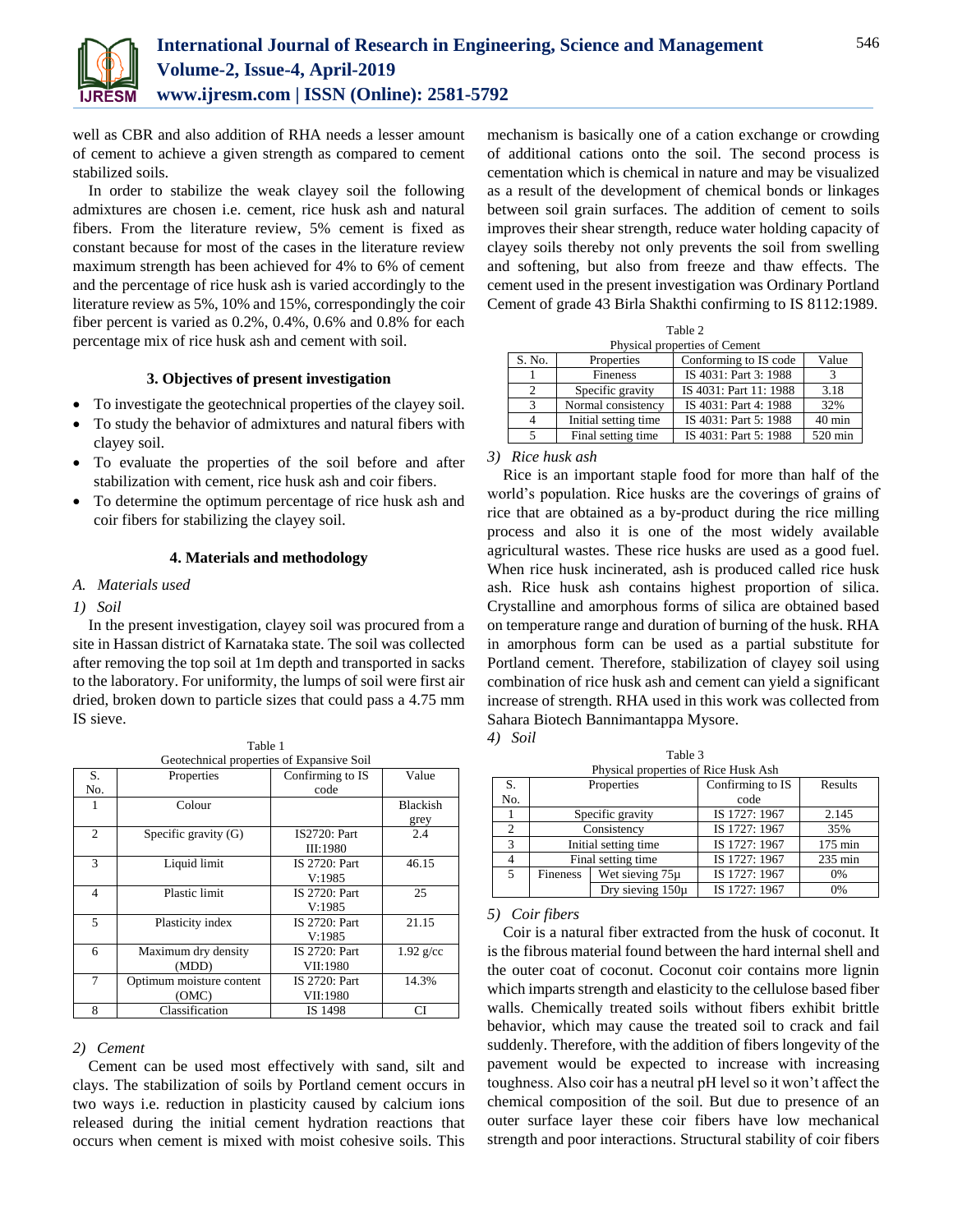

as soil reinforcement can be improved by several methods. In this investigation, alkali pre-treatment was done using sodium hydroxide (NaOH) solution to improve the interfacial compatibility. Coir fibers were soaked in 5% NaOH solution for 24 hrs before using it as reinforcement for the clayey soil. The treated coir fibers were washed to remove the residual alkali from the surface of fibers and then, allowed to dry at room temperature for 7 days. Thus, by this surface treatment the outer layer of coir fiber is completely removed and a better mechanical interlocking between fibers and soil matrix was achieved.

Length and diameter of coir fibers play a key role in reinforcement mechanism. Using shorter length fibers (10mm), the surface area in contact with clayey soil is comparatively less and hence there is less pull out resistance resulting in less improvement in strength, whereas the sample preparation with longer fibers (>30mm) is difficult. Also with the increase in length of coir fibers, tensile strength decreases due to higher probability of presence of defects like kink bands in longer fibers and failure through weak pectin interface. Coir fibers of large diameter increase pull-out resistance and can share more stresses induced in the soil. With higher fiber content (more than 2%) in soil, the relative volume occupied by fibers increases, indicating that the fiber to fiber interaction is dominated compared to soil to fiber interaction or soil alone thereby reducing the degree of interlocking and friction mobilized in the sample.

By considering the above facts, coir fibers of length 20-30 mm and diameter 0.20-0.25 mm were used in this investigation. The coir fiber content was varied from 0.2% to 0.8% and these fibers were randomly distributed in the soil mix. Coir fibers for this experimental work were obtained from coir factory in Jainukal Nagar, Hassan district.

## *B. Methodology*

|                | Table 4                                    |                                 |
|----------------|--------------------------------------------|---------------------------------|
|                | Designation of soil combinations           |                                 |
| S. No.         | Proportion of soil combination             | Designation                     |
|                | Soil                                       | S                               |
| $\overline{2}$ | $Soil + 5\%$ cement                        | SC <sub>5</sub>                 |
| 3              | $Soil + 5\%$ cement + 5% RHA               | $SC_5R_5$                       |
| $\overline{4}$ | $Soil + 5\%$ cement + 10% RHA              | SC <sub>5</sub> R <sub>10</sub> |
| 5              | $Soil + 5\%$ cement + 15% RHA              | SC <sub>5</sub> R <sub>15</sub> |
| 6              | Soil + 5% cement + 5% RHA + 0.2% fibers    | $SC_5R_5F_{0.2}$                |
| 7              | Soil + 5% cement + 5% RHA + 0.4% fibers    | $SC_5R_5F_{0.4}$                |
| 8              | Soil + 5% cement + 5% RHA + $0.6\%$ fibers | $SC_5R_5F_{0.6}$                |
| 9              | Soil + 5% cement + 5% RHA + 0.8% fibers    | $SC_5R_5F_{0.8}$                |
| 10             | Soil + 5% cement + 10% RHA + 0.2% fibers   | $SC_5R_{10}F_{0.2}$             |
| 11             | Soil + 5% cement + 10% RHA + 0.4% fibers   | $SC_5R_{10}F_{0.4}$             |
| 12             | Soil + 5% cement + 10% RHA + 0.6% fibers   | $SC_5R_{10}F_{0.6}$             |
| 13             | Soil + 5% cement + 10% RHA + 0.8% fibers   | $SC_5R_{10}F_{0.8}$             |
| 14             | Soil + 5% cement + 15% RHA + 0.2% fibers   | $SC_5R_{15}F_{0.2}$             |
| 15             | Soil + 5% cement + 15% RHA + 0.4% fibers   | $SC_5R_{15}F_{0.4}$             |
| 16             | Soil + 5% cement + 15% RHA + 0.6% fibers   | $SC_5R_{15}F_{0.6}$             |

In this project work, various tests were conducted on clayey soil to determine its index properties i.e. Specific Gravity, Grain Size Distribution, Liquid Limit, Plastic Limit and Plasticity Index. Based on the index property, the soil was classified

according to IS classification. Performance of the soil was evaluated in terms of maximum dry density, shear strength and CBR values by conducting Standard Proctor Compaction Test, Unconfined Compressive Strength Test and California Bearing Ratio Test respectively. Appropriate amount of stabilizer was then added according to the desired % by weight of soil necessary for each combination. Hand mixing was done to mix the stabilizers into the clayey soil for a mixing time of 5 to 10 minutes. Compaction test, UCS test and CBR test were conducted to determine the improvements in the soil in terms of maximum dry density, shear strength and CBR values. Observations were noted and the optimum percentage of addition of rice husk ash and coir fibers was determined.

#### **5. Results and discussion**

#### *A. Grain size distribution*

The soil used for this present study has an appreciable amount of clay therefore wet sieve analysis test was carried out as per IS 2720-part4-1985.

Wet sieve analysis of the soil:

- Gravel  $= 0\%$
- Coarse sand  $= 1\%$
- Medium sand  $= 12.8\%$
- Fine sand  $=$  33.4 %
- Silt and clay  $=$  52.8%

From Hydrometer Analysis, Silt content = 14% Clay content = 86%

*B. Influence of addition of cement and RHA on plastic limit of soil*

The plastic limit of the soil is increased to 33.33% for all the percentage addition of RHA.





Fig. 1. Influence of cement and RHA on liquid limit of the soil

From the above graph, it shows that addition of cement and RHA into the soil reduces the liquid limit of the clayey soil. But with the increase in addition of RHA above 10% by weight of soil increases the liquid limit of the soil.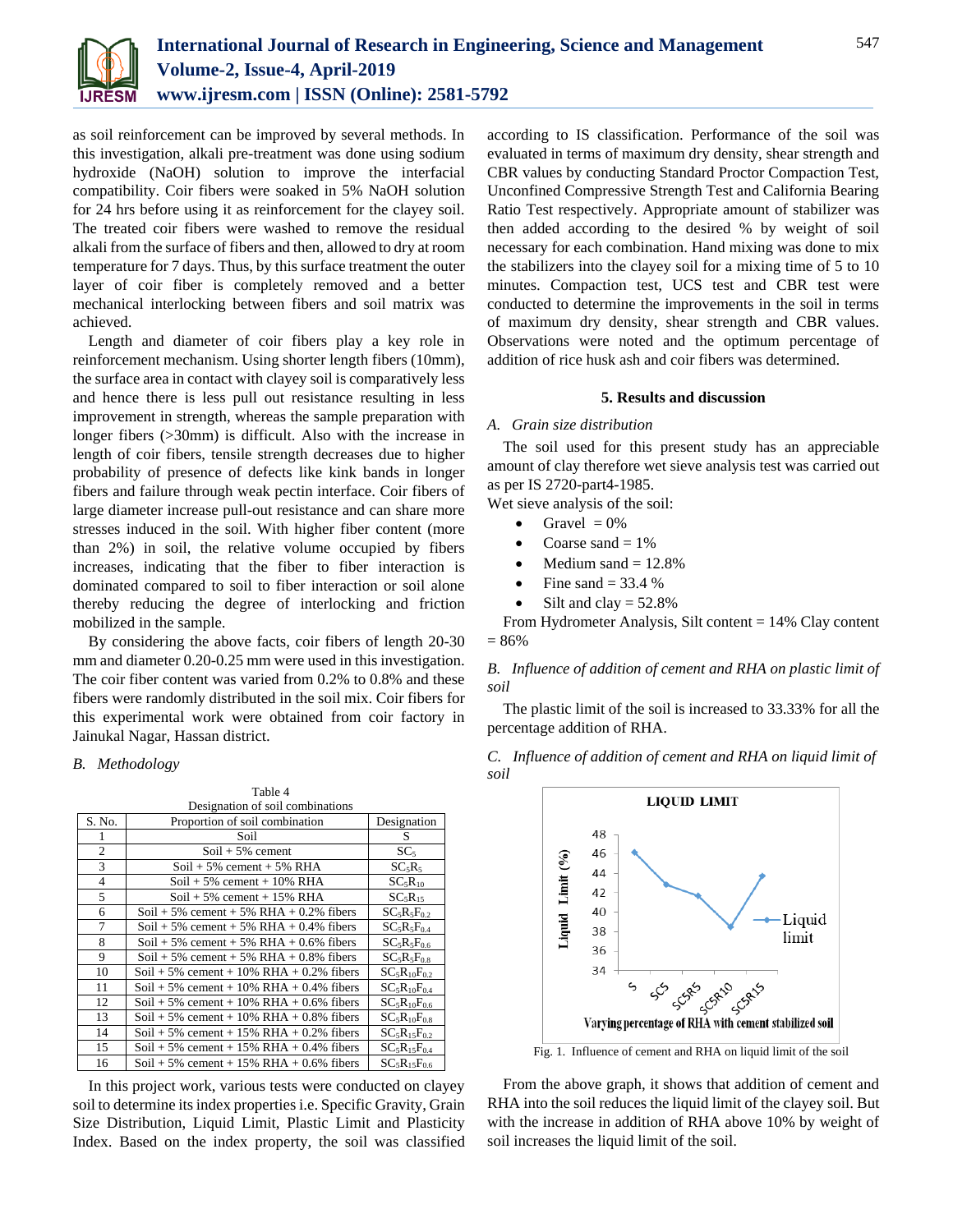

*D. Influence of cement and RHA on plasticity index of the soil*



Fig. 2. Influence of cement and RHA on plasticity index of the soil

*E. Standard proctor compaction test*



Fig. 3. Variation in MDD with addition of cement and RHA into soil



Fig. 4. Variation in MDD with varying percentage of fibers in 5% RHA-Soil mix



Fig. 5. Variation in MDD with varying percentage of fibers in 10% RHA-Soil mix



From the above graphs, it shows that maximum dry density (MDD) decreases with increase in the addition of RHA and coir fibers into the soil. This decrease in MDD with the increase in RHA and coir fiber content may be attributed to the relatively low specific gravity of the coir fibers and RHA particles.





Fig. 8. Variation in OMC with varying percentage of fibers in 5% RHA- Soil mix

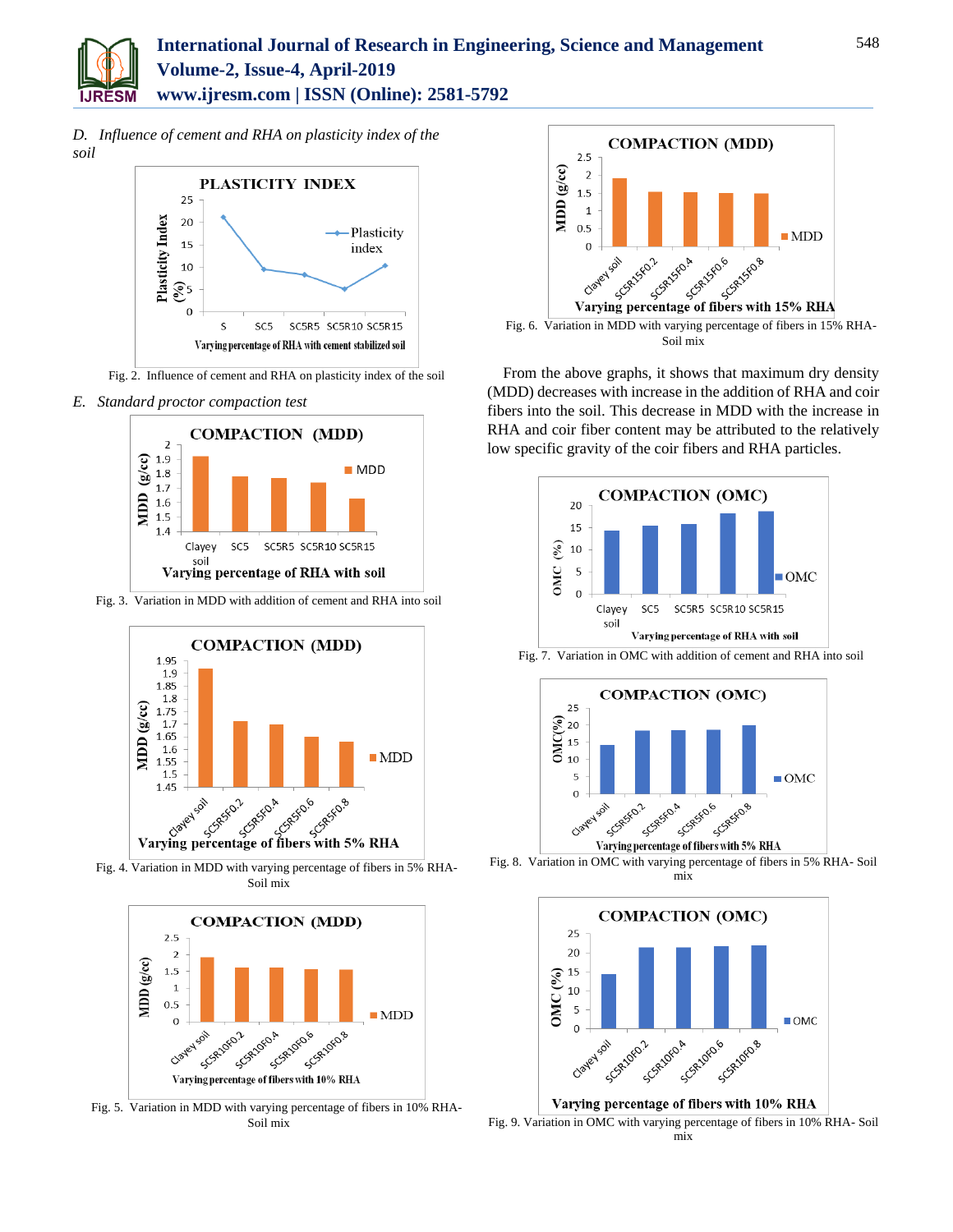

# **International Journal of Research in Engineering, Science and Management Volume-2, Issue-4, April-2019 www.ijresm.com | ISSN (Online): 2581-5792**



From all the above graphs, it shows that the optimum moisture content (OMC) increases with the addition of RHA and coir fibers into the soil. This increase in OMC with the increase in RHA and coir fiber content may be attributed to the relatively low specific gravity of the coir fibers and RHA particles.



Fig. 11. Unconfined compressive strength test



Fig. 12. UCS curve for cement and RHA in soil



Fig. 13. UCS curve for varying percentage of fibers in 5% RHA- Soil mix



Fig. 14. UCS curve for varying percentage of fibers in 10% RHA- Soil mix





Fig. 15. UCS curve for varying percentage of fibers in 15% RHA- Soil mix

Fig. 16. UCS curve of the optimum proportion

From all the above graphs, it is observed that unconfined compressive strength of the soil goes on increasing with the addition of cement, rice husk ash and coir fibers. But with increase in coir fiber content above 0.6% by weight of soil has showed decrease in the strength value. Similarly increase in the RHA content above 10% by weight of soil has also showed a decrease in the strength value. Therefore, we can say that effectiveness in the stabilization of the clayey soil can be obtained by adopting RHA content of 10% by weight and fiber content of 0.6% by weight.

#### *F. CBR test*



Fig. 17. Soaked CBR test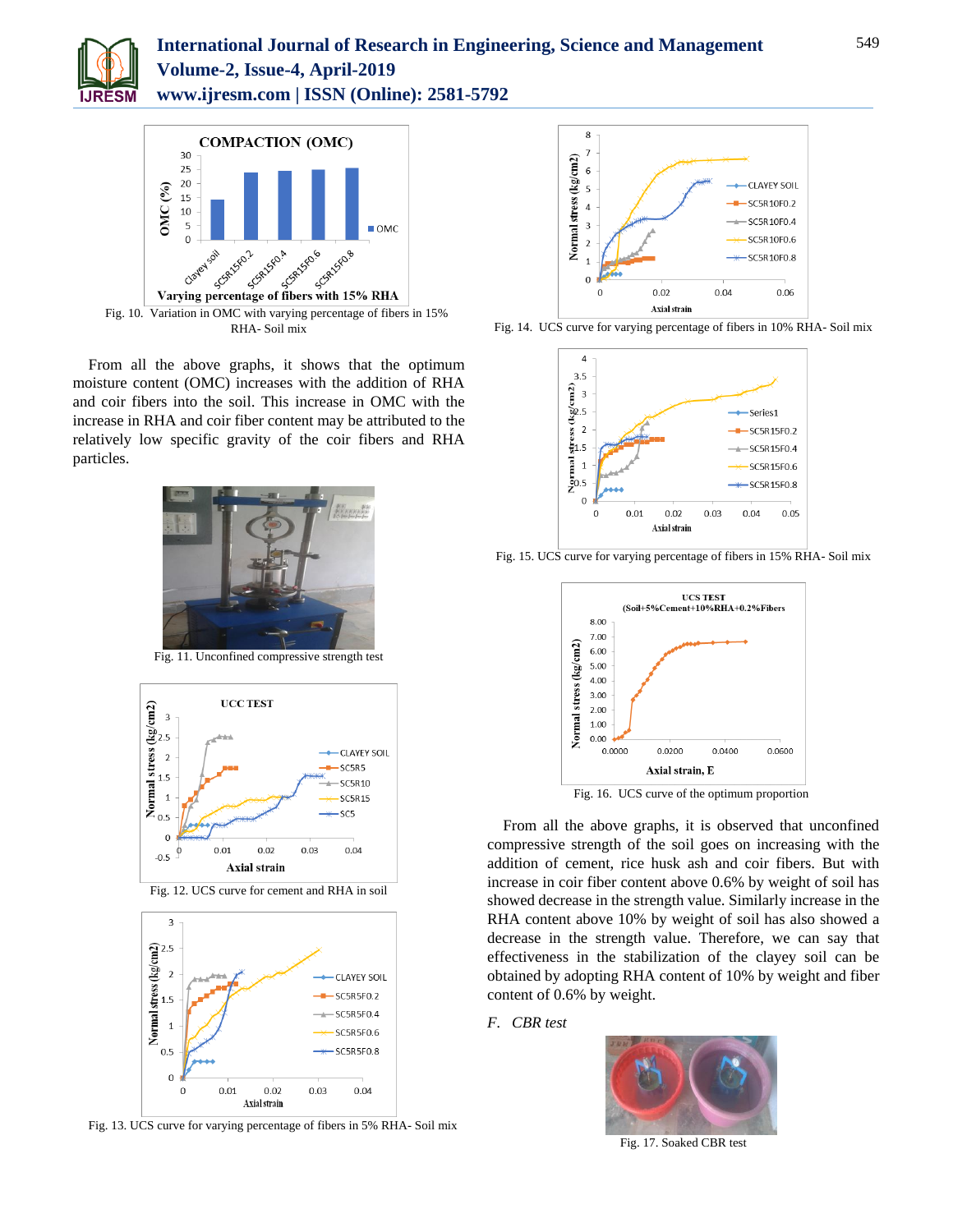

# **International Journal of Research in Engineering, Science and Management Volume-2, Issue-4, April-2019 www.ijresm.com | ISSN (Online): 2581-5792**



Fig. 18. Unsoaked CBR value for varying percent of RHA



Fig. 19. Unsoaked CBR value for varying percentage of fibers with 5 % RHA



Fig. 20. Unsoaked CBR value for varying percentage of fibers with 10 % RHA



Fig. 21. Unsoaked CBR value for varying percentage of fibers with 15 % RHA





Fig. 23. Soaked CBR value for varying percentage of fibers with 5 % RHA



Fig. 24. Soaked CBR value for varying percentage of fibers with 10 % RHA



Fig. 25. Soaked CBR value for varying percentage of fibers with 15 % RHA